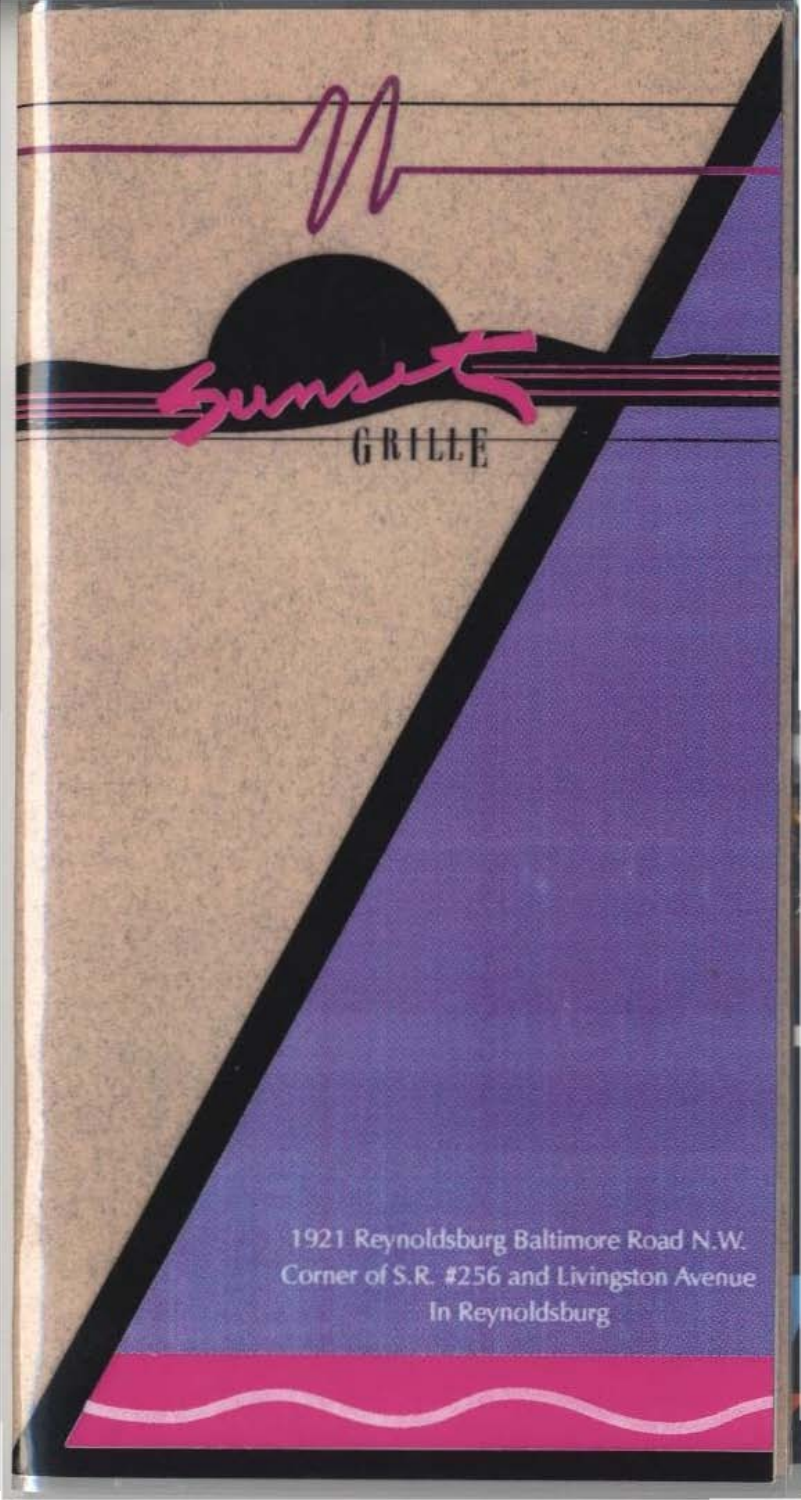# **PRE-EATS**

**MUCHO NACHOS MUCHO NACHO NACHO NACHO NACHO NACHO NACHO NACHO NACHO NACHO NACHO NACHO NACHO NACHO NACHO NACHO NACHO NACHO NACHO NACHO NACHO NACHO NACHO NACHO NACHO NACHO NACHO NACHO NACHO NACHO NACHO NACHO NACHO NACHO NA** Corn tortilla chips loaded with jack and cheddar cheese, jalapenos, tomatoes, and black olives. Served with salsa, guacamole, and sour cream. "Add your choice of beef or chicken \$1.00 extra.

Spicy chicken wings deep fried and served with celery sticks and bleu cheese for dipping.

Strips of chicken tenderioin lightly breaded and deep fried with honey mustard sauce for dipping.

Mozzarella cheese lightly breaded and fried with marinara sauce for dipping.

Chicken breast stuffed with ham and swiss cheese, lightly battered and grilled. Served with a honey mustard sauce.

Cheddar and jack cheese folded in a flour tortillo with jalopenos and bacon bits. Served with salsa, guacamole, and sour cream. "Add your choice of beef or chicken \$1.00 extra.

Potato boats with bacon and cheddar cheese. Served with sour cream on the side.

Jalapenos stuffed with cheddar or cream cheese. Served with cool ranch dressing for dipping.

## **IN-BETWEENS**

Five varieties of onions, simmered in a beef broth, topped with croutons, provolone, and parmesan cheese. 

Ask about our homemade soup of the day.

CREATE-YOUR-OWN-SIGNATURE SALAD Mixed greens with your choice of toppings .35c each.

| bleu cheese     | chopped eggs   | shredded jack cheese         |
|-----------------|----------------|------------------------------|
| <b>2001BO</b>   | diced tomatoes | jalapenas                    |
| black olives    | avocado slices | diced chicken or ham \$1.00. |
| diced mushrooms | bacon bits     |                              |

Mixed greens topped with tomatoes, croutons, and choice of dressing.

HERB CHICKEN SALAD SALAD SASSES AND SALAD Crisp mixed greens topped with mounds of our special chicken salad and fresh tomato wedges and sliced egg.

## **MAIN EVENTS**

With french fries or onion rings . . . add \$1.00

| 1/2 Lb. of ground beef served with lettuce, tomato, and pickle.                          |  |
|------------------------------------------------------------------------------------------|--|
|                                                                                          |  |
| Choose from cheddar, american, swiss, or provolone.                                      |  |
|                                                                                          |  |
| THE WORKS BURGER <b>MANUFACTURE 1999</b> SS.50                                           |  |
| Your choice of cheese, plus bacon, and grilled onions and mushrooms.                     |  |
|                                                                                          |  |
| Bacon, lettuce, and tomato on a flaky craissant.                                         |  |
|                                                                                          |  |
| Grilled chicken breast served with honey mustard sauce.                                  |  |
|                                                                                          |  |
| Our special chicken salad served on a croissant with lettuce and tomata.                 |  |
| FISH TAIL SANDWICH                                                                       |  |
| Giant flaky cod tail fried golden brown served with lettuce, tomato and tartar<br>sauce. |  |
| ITALIAN SUBMARINE SANDWICH 53.50                                                         |  |
| 8" long with Ham, Salami, and Provolone cheese, Italian dressing, lettuce and            |  |

### **FROM OUR SMOKER**

tomato on a fresh Italian roll. Hot peppers added upon request.

Hickory and mesquite wood, spices and a slow roasting method are used to create our unique taste.

| Smoked chicken breast sliced thin and served on a croissant with all the California<br>style fixings: bacon, swiss cheese, avocado and tamato. |  |
|------------------------------------------------------------------------------------------------------------------------------------------------|--|
|                                                                                                                                                |  |
| Thin slices of smoked beef served on a fresh roll with au jus for dipping. Add grilled<br>onions and mushrooms or choice of cheese .35c.       |  |
|                                                                                                                                                |  |
| Thin slices of smoked beef piled high on kaiser roll. Served with spicy BBQ sauce.                                                             |  |
|                                                                                                                                                |  |
| Authentic Southwestern style BBQ served on kaiser roll with sliced onion and<br>pickle garnish.                                                |  |